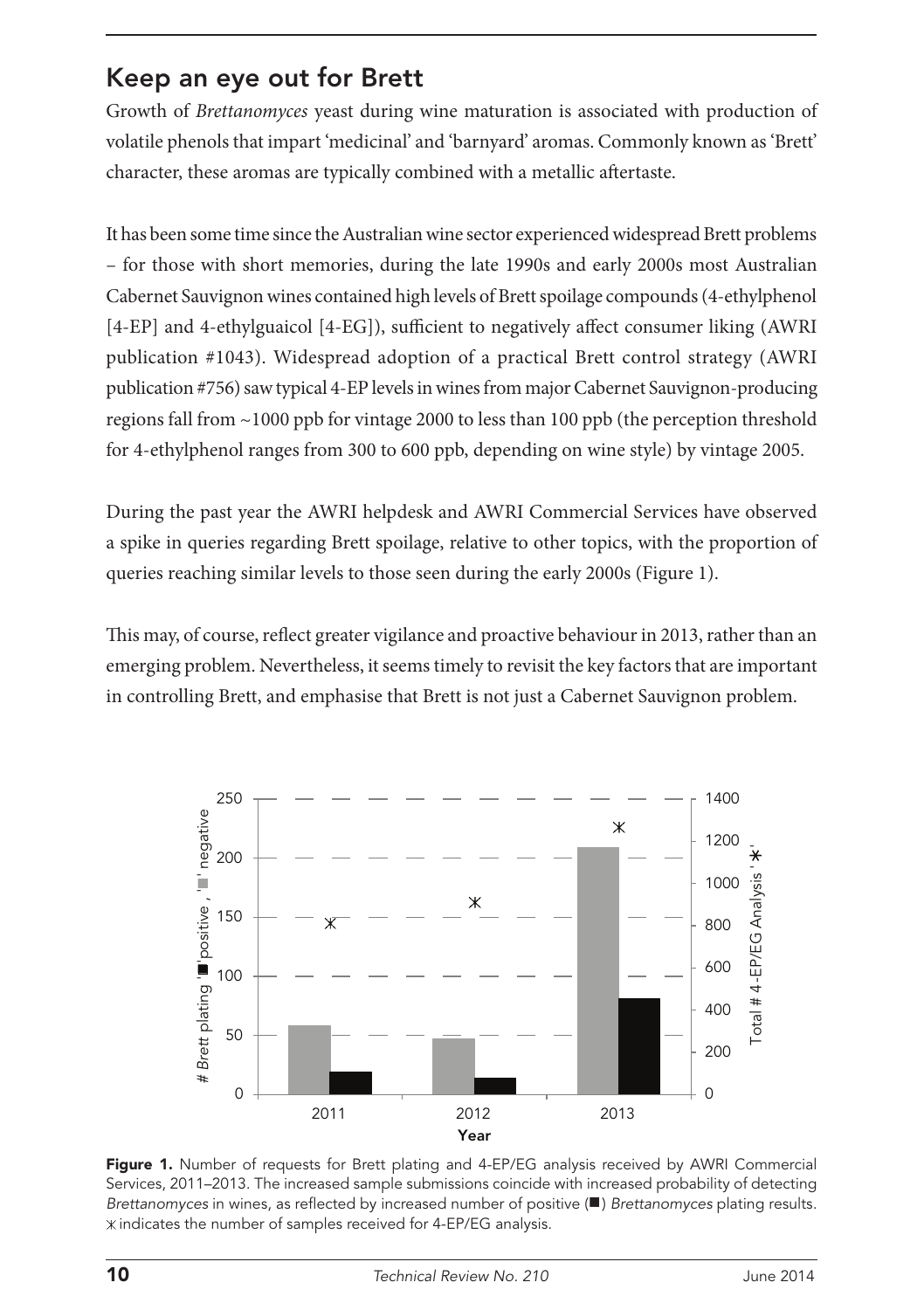### Brett control

The growth of *Brettanomyces* yeast in wine is affected by a range of factors, some of which are interlinked. For this reason, Brett control is best achieved by application of a holistic strategy – rarely will a Brett problem be solved by addressing one risk factor in isolation. Three of the most important factors in a Brett control strategy are outlined below and elaborated upon, with others, in the AWRI Factsheet – Controlling *Brettanomyces* during winemaking.

#### *Sanitation*

Cleaning and sanitation in the winery are important in controlling a range of microbial spoilage problems, by helping to prevent the build up of unwanted yeast, bacteria and moulds. During vintage, care should be taken to ensure that crushers, presses and must lines are cleaned and sanitised regularly, ideally at least daily.

Tanks and barrels should also be cleaned regularly to prevent microbial cross-contamination when wines are moved around. Additionally, the microbial status of any wines entering the winery, or those used for topping barrels, should be ascertained.

#### *Residual sugar*

While *Brettanomyces* can use a range of sugars for growth, including those present in oak barrels, its growth is strongly favoured by the presence of residual glucose/fructose in wine. Some ways to minimise residual sugar in red wine include: preparing starter cultures according to manufacturers' instructions, aerating fermentations when most active, and avoiding temperature shock of yeast when pressing. In high sugar musts it is also important to consider appropriate yeast nutrition.

Critically, do not assume a wine is dry – check residual sugar levels using an enzymatic assay. As little as 0.5 g/L of glucose/fructose is sufficient for a *Brettanomyces* population to grow and noticeably spoil wine while higher levels increase the risk of rapid spoilage.

## *Sulfur dioxide (SO<sub>2</sub>)*

 $SO<sub>2</sub>$  is a very important wine additive, both in preventing microbial spoilage and in minimising wine oxidation and promoting wine longevity. Addition of  $SO<sub>2</sub>$  at the crusher dramatically reduces the probability of Brett and other microbiological problems throughout winemaking. When adding SO<sub>2</sub> to wine, only 35 to 40% is yielded as free SO<sub>2</sub> (the component that has activity against *Brettanomyces*) – so it's important to add enough to make a difference. One large addition is much more effective than several small additions, and the largest addition should be made immediately after MLF has completed as this is when wine is most vulnerable to Brett growth.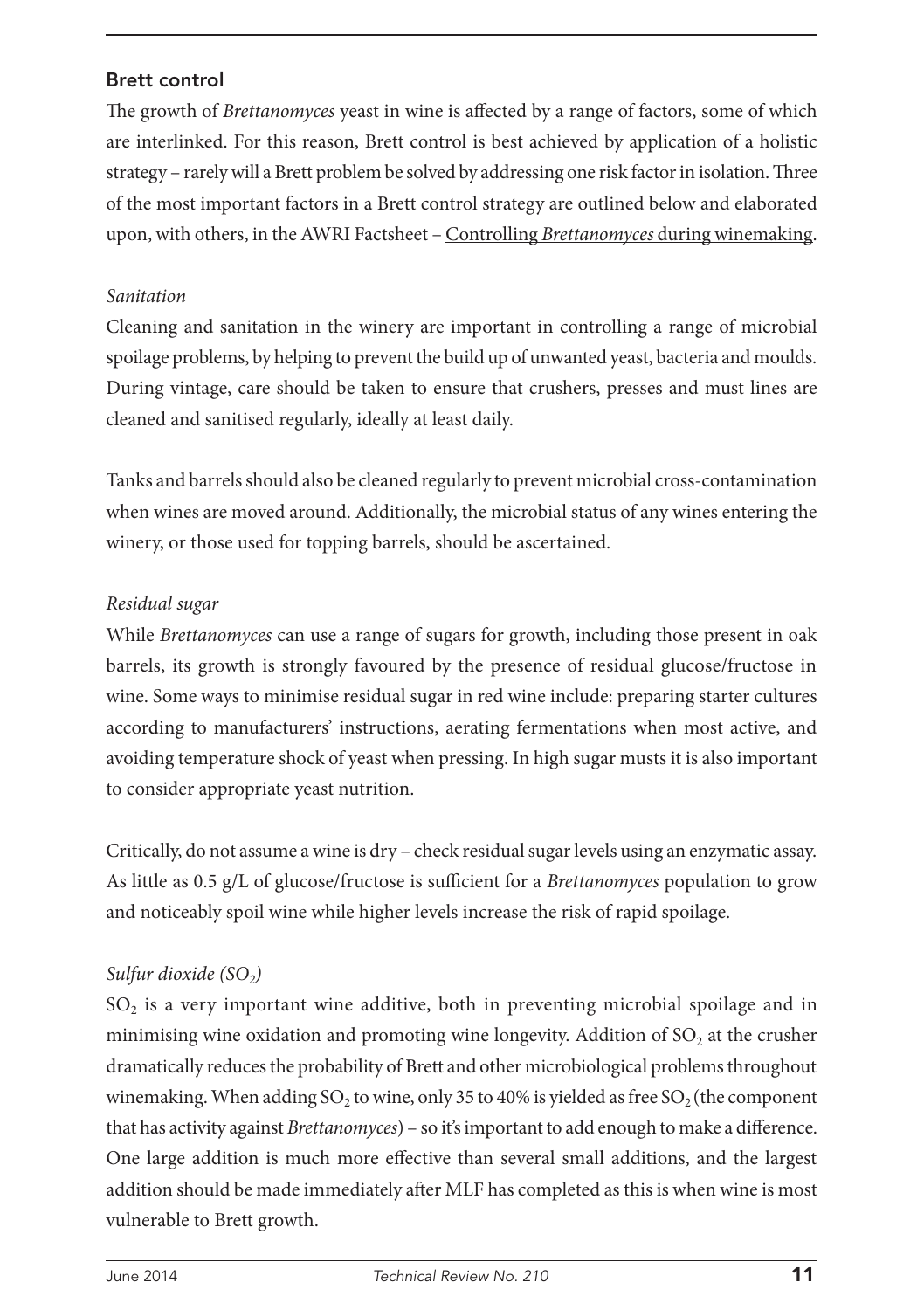To reduce the risk of Brett spoilage, aim to achieve molecular  $SO<sub>2</sub>$  levels of 0.6-0.8 mg/L, which equate to 30–40 mg/L free SO<sub>2</sub> at pH 3.5. The higher the pH of wine, the more SO<sub>2</sub> is needed to achieve the same antimicrobial effect. The more turbid a wine is, the more  $SO<sub>2</sub>$ may be needed to achieve an effective level, and when establishing a barrel monitoring regime consider that  $SO<sub>2</sub>$  is lost more quickly from new barrels than old barrels.

Recent AWRI winery Brett audits have highlighted the importance of the management factors outlined above. Comparative case studies have found associations between poor hygiene practices and the detection of live Brett cells throughout wineries. In contrast, in wineries with stringent sulfur regimes, high hygiene levels and adequate risk management, no live Brett cells have been detected. Having adequate sulfur regimes and good sanitisation practices for both red and white wines is crucial to controlling Brett populations in the winery.

#### *Brett – not just a problem in red wines*

All red varietals can be affected by Brett, particularly styles matured in oak barrels, but it doesn't mean that how we perceive Brett character will be the same. In Cabernet Sauvignon and Shiraz, the two key spoilage compounds 4-EP and 4-EG are present at a ratio around 10:1, although this can range from 30:1 to 5:1. The presence of 4-EG imparts more 'spicy' and 'clove-like' aromas, but also has a much lower perception threshold and therefore affects wines at lower concentration. This is one reason why Brett is particularly obvious (if present) in Pinot Noir, where the typical ratio of these compounds is around 2:1 to 3:1. It is also one of the reasons why sparkling wines with Pinot Noir as a base can be noticeably Brett-affected with very low 4-EP levels.

Yes, Brett can be a problem in sparkling wine! In fact, the first *Brettanomyces* wine isolates came from sparkling wine in Germany in 1912. Brett can also occur in white wines because the precursor compounds for 4-EP and 4-EG are present in white wines as well as reds. The AWRI has isolated *Brettanomyces* from barrel-fermented Chardonnay and tank-fermented Riesling. The main reason Brett isn't seen as often in white wines is that on average they have lower pH and therefore higher molecular SO<sub>2</sub> levels. High-solids, spontaneous barrel fermentations lower some of the barriers to *Brettanomyces* growth – it would be advisable to keep a closer eye on such wines, particularly if they are sluggish and contain high levels of residual sugar.

The issue of Brett has never gone away; at best it has been tamed and controlled in many wineries, but it is always waiting to take advantage of the unwary. As with any risk, constant awareness and appropriate mitigation measures are the best way to ensure that Brett does not get out of hand again. The lessons learned from the previous widespread Brett problems